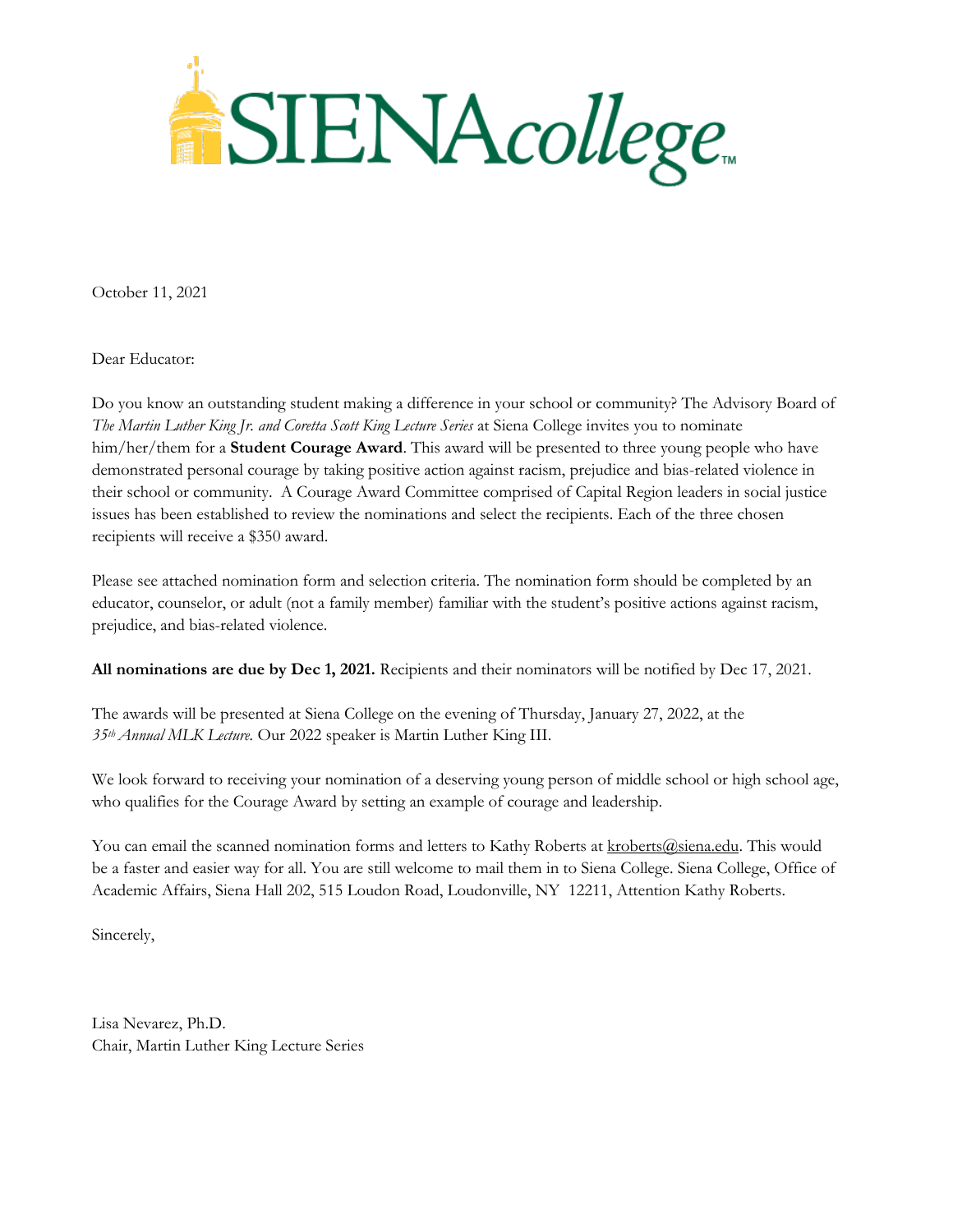

## **The MLK Lecture Series Courage Awards**

The Student Courage Awards are presented to young people from the Capital Region in middle or high school (grades 6-12), who have demonstrated personal courage by taking positive action against racism, prejudice or bias-related violence in their community. This award honors those who:

- **Have demonstrated extraordinary leadership skills as spokespersons for tolerance.**
- **Embody the courage to be bridge builders and peacemakers.**
- **Have taken action fighting intolerance or have engaged in violence prevention or conflict resolution.**
- **Have stood up against hate and violence.**

Each candidate must have one letter of recommendation (signed and dated), which must come from the nominator. Nominators must be an educator, counselor, or adult (not a family member) familiar with the nominee's positive actions. The letter should include specific examples of how the nominee meets the above criteria. Supporting documentation may be included, but is not required. The letter must be submitted together with the nomination form.

Three recipients will be selected. All recipients will receive a commemorative certificate and a \$350 award, which will be presented at the annual MLK Lecture event on January 27 at 7 pm. at Siena College. Recipients should be willing and able to attend this event.

## **All nominations are due by December 1, 2021. Recipients will be notified by December 17.**

*The awards honor those who actively promote the ideal of a just and inclusive society that values diversity and the uniqueness of each individual.*